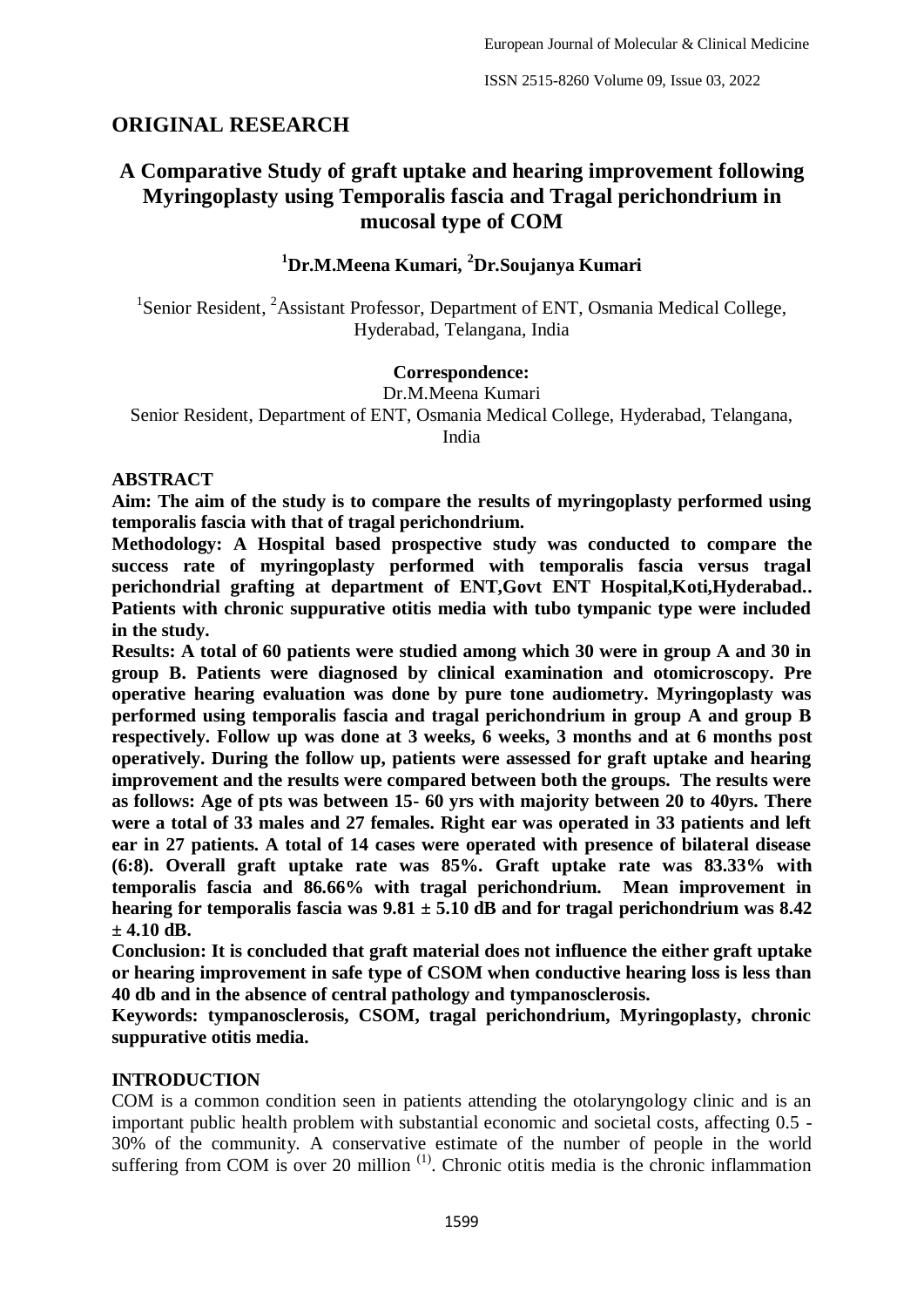of mucoperiosteal lining of the middle ear cleft characterized by ear discharge, a permanent perforation of the tympanic membrane and impairment in hearing. It is one of the most common ear diseases encountered in developing countries due to poor socio-economic standards, poor nutrition, lack of health education and unhygienic habits.<sup> $(3-5)$ </sup>It is a major cause for hearing loss in India.<sup>(6)</sup>

The perforations of the tympanic membrane may be of traumatic origin or due to chronic suppurative otitis media.<sup>(7)</sup> If perforations fail to heal spontaneously or by conservative treatment they require surgical closure. Many autogenous, several homogenous and few heterogenous graft materials have been used for closure of ear drum perforation<sup> $(8,9)$ </sup> Autologous graft materials such as, temporalis fascia, tragal perichondrium, cartilage, fat, and fascia lata have stood the test of time in repairing tympanic membrane perforations. Such abundance of materials implies that there is no clear cut favourite and the choice of graft material depends on individual surgeon's preference. (10)

However, due to its anatomic proximity, translucency, and suppleness, temporalis fascia is the most preferred grafting materials among the otologists and successful closure is anticipated in approximately 90% of primary tympanoplasties.Graft displacement, improper placement, autolysis, infection, hemorrhage, Eustachian tube dysfunction are the known contributing factors for the failure of closure of perforation<sup> $(11)$ </sup>

The healing of tympanic membrane perforation is preceded by ingrowths of connective tissue edges over which the epithelium migrates to close the perforation.<sup>(12)</sup> Keeping this physiological principle in consideration it follows that connective tissue grafts, that is grafts of mesodermal origin like vein, perichondrium or fascia, prove superior to all other graft materials.<sup>(12)</sup>

Newer allograft materials such as alloderm, which is treated as cellular human dermis have been used in experimental animals<sup> $(13)$ </sup>The ideal graft material should meet certain criteria like low rejection rate, sufficient quantity, good tensile strength, easy availability and conductive properties similar to that of tympanic membrane $(14)$ 

The repaired perforation restores the vibratory area of tympanic membrane It affords round window protection thus improving hearing. It also prevents exposure of middle ear to external infections and allergens.

The purpose of this study was to demonstrate the anatomical and functional results of myringoplasty in comparison with the commonly used graft materials. With available resources at ENT department at Govt ENT Hospital ,myringoplasty was done for 60 cases. The autologous temporalis fascia and tragal perichondrium was used. The patients were audiologically assessed preoperatively and postoperatively for the hearing status, with focus on audiometric evaluation of the A-B gap.

# **AIM**

The aim of the study is to compare the results of myringoplasty performed using temporalis fascia with that of tragal perichondrium.

#### **OBJECTIVES**

- 1. To study and compare the graft uptake following myringoplasty using temporalis fascia versus tragal perichondrium.
- 2. To study and compare the hearing improvement following myringoplasty using temporalis fascia versus tragal perichondrium.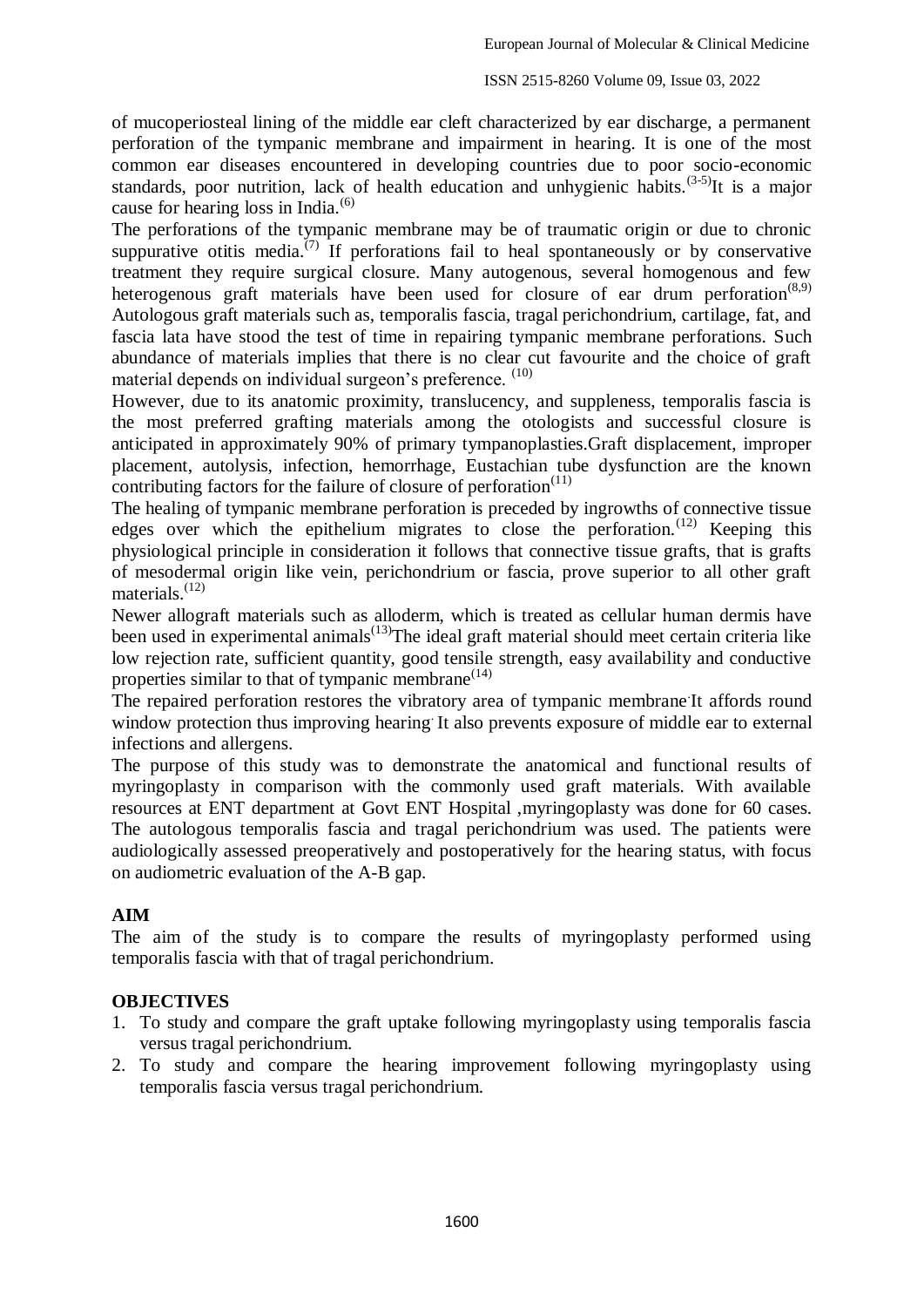# **METHODOLOGY**

# **PATIENTS AND METHODS**

 A prospective study was conducted among 60 patients in the department of ENT at Govt ENT Hospital Koti, Hyderabad.

Patients were divided into two groups alternatively:

- Group A ( 30 patients): Myringoplasty using temporalis fascia
- Group B (30 patients): Myringoplasty using tragal perichondrium

# **INCLUSION CRITERIA**

- Patients presenting with central perforation of tympanic membrane.
- Patients between 15 to 60 years of age
- Patients with dry ear for minimum of 6 weeks
- Patients with hearing loss less than 40dB
- Patients with good cochlear reserve ( without SNHL)
- Patients willing for regular follow up.

# **EXCLUSION CRITERIA**

- Patients with age less than 15 years  $\&$  age more than 60 years
- Patients with active ear discharge
- Patients who underwent surgery previously in same ear
- Perforation in only hearing ear
- Patients with tympanosclerosis
- Patients with co morbid conditions like diabetes, hypertension, bronchial asthma, nasal allergy & hypothyroidism

# **METHOD OF COLLECTION OF DATA**

- The approval from ethics committee was taken.
- Informed consents were obtained from the patients.
- All the patients in the study were clinically evaluated by taking detailed history and clinical examination by Otoscopy and Tuning fork tests.
- Dry aural toilet was done to remove debris from ear canal.
- Otomicroscopy was performed to confirm the otoscopic findings.
- Pure tone audiometry was done
- Plain X- ray for mastoids were taken (Schuller view)
- Cases then were randomised into group A and B alternatively and surgical plan of management was formulated and accordingly patients were counselled.
- In patients with bilateral disease worst hearing ear was operated.(labelled after performing weber's test)

# **PROCEDURE**

All the cases were performed under GA

Post aural route was chosen for all the cases

Temporalis fascia was taken from same post aural incision

Tragal perichondrium was taken from separate incision on tragus of same ear.

Tympanomeatal flap was elevated lateral to handle of malleus

Graft was placed by underlay technique

Gelfoam was placed in the canal and incision was sutured

Sutures were removed on the  $7<sup>th</sup>$  post operative day.

Follow up was done at 3 weeks, 6 weeks, 3 months and at 6 months.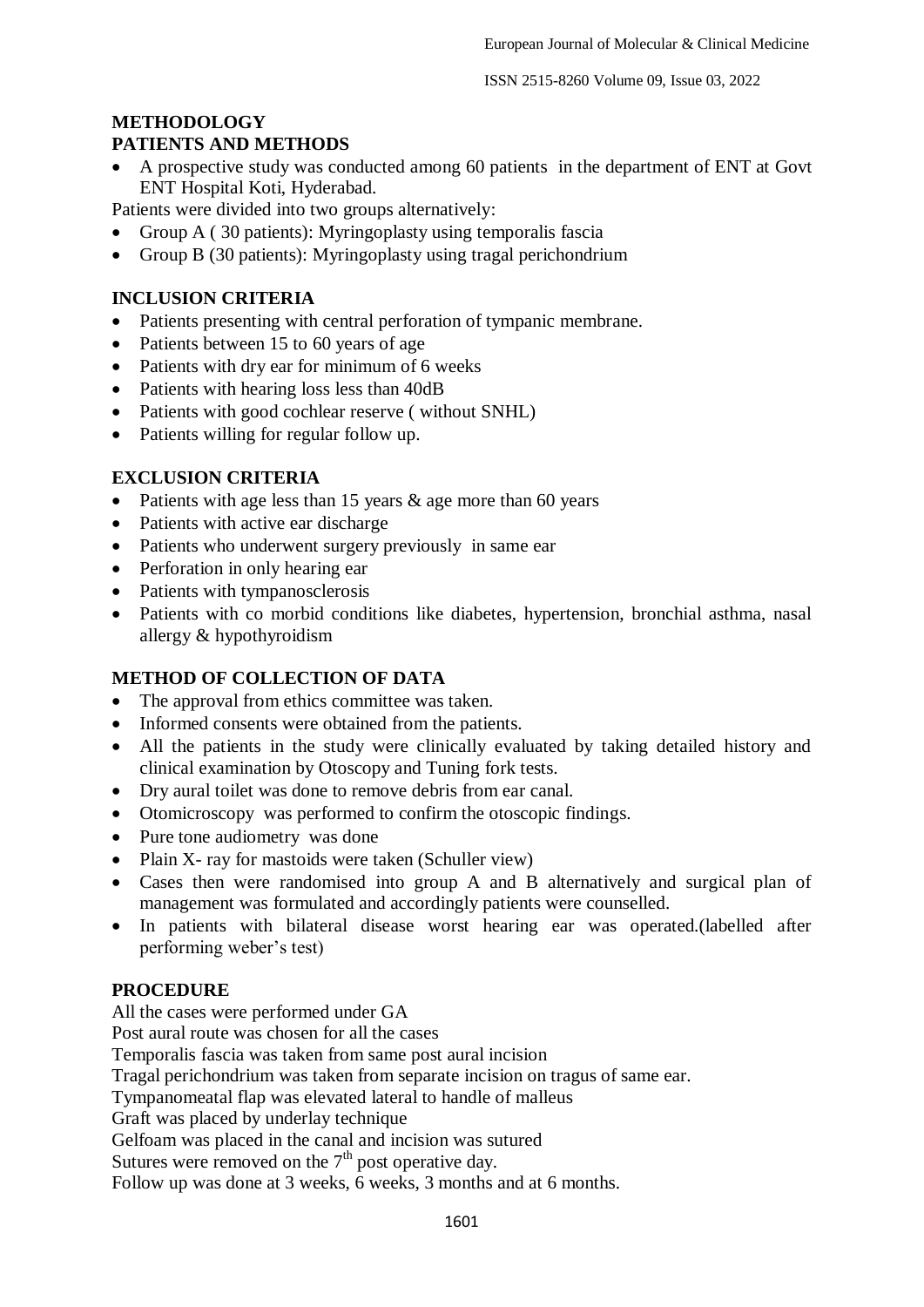At 3 weeks and at 6 weeks otoscopy and aural toilet was done.

At 3 months and at 6 months in addition to otoscopy and aural toilet, audiometry was done.

Pure tone average (PTA) for each ear was evaluated by calculating average A-B gap at 500, 1000 & 2000 Hz. Post operative improvement in hearing was assessed.

### **STATISTICAL ANALYSIS**

The results were evaluated in the form of graft uptake and hearing outcome. Intact tympanic membrane, moving on seigalization was taken as successful graft uptake, while any residual perforations or retraction of tympanic membrane were taken as failures.

Postoperative and preoperative puretone averages were compared and hearing gains were documented.

The collected data were tabulated and statistical analysis was performed .

Statistical analysis with the Student's t-test and Chi-square test was used to examine these parameters with regards to graft take-up and hearing improvement and results of both the groups were compared with each other. The criteria for statistical significance were set at  $p < 0.05$ 

#### **OBSERVATIONS AND RESULTS Table1: Age distribution (n=60)**

| AGE (yrs)    | <b>Myringoplasty using</b><br>temporalis fascia |                | <b>Myringoplasty using</b><br>tragal perichondrium |       |
|--------------|-------------------------------------------------|----------------|----------------------------------------------------|-------|
|              | $n=30$                                          | $\frac{6}{10}$ | $n=30$                                             | $\%$  |
| $15 - 20$    |                                                 | 16.66          |                                                    | 6.66  |
| $21 - 30$    | 8                                               | 26.66          | 11                                                 | 36.66 |
| $31 - 40$    | 9                                               | 30             |                                                    | 23.33 |
| $41 - 50$    | 5                                               | 16.66          |                                                    | 26.66 |
| $51 - 60$    | 3                                               | 10             |                                                    | 6.66  |
| <b>TOTAL</b> | 30                                              | 100            | 30                                                 | 100   |

A total of 60 patients were enrolled into the study. Group A had 30 and group B had 30 patients. Age distribution among the groups was from 15 to 60 years. The youngest patient was 15 year old and the eldest was 57 year old. Average age among the groups is 34.34 years. However there was no significant difference between both groups A and B.( $p = 0.932$ )

**Table 2: Sex distribution**  $(N = 60)$ 

| <b>Sex distribution</b> | <b>Myringoplasty</b><br>using temporalis<br>fascia |               | <b>Myringoplasty</b><br>using tragal<br>perichondrium |               |
|-------------------------|----------------------------------------------------|---------------|-------------------------------------------------------|---------------|
|                         | $N=30$                                             | $\frac{6}{9}$ | $N=30$                                                | $\frac{6}{9}$ |
| <b>MALE</b>             | 13                                                 | 43.33         | 20                                                    | 66.66         |
| <b>FEMALE</b>           | 17                                                 | 56.66         | 10                                                    | 33.33         |
| <b>TOTAL</b>            |                                                    | 100           | 30                                                    | ۱OC           |

In our study out of 60 patients there were 33 males and 27 females. M : F=1.22. However there is no statistical significance between the two groups.  $(p= 0.119)$ **Table 3: Side involved (N=60)**

| <b>Side involved</b> | <b>Myringoplasty using</b><br>temporalis fascia |       | <b>Myringoplasty</b> using<br>tragal perichondrium |               |
|----------------------|-------------------------------------------------|-------|----------------------------------------------------|---------------|
|                      | $N=30$                                          |       | $N=30$                                             | $\frac{6}{9}$ |
| <b>RIGHT</b>         | 16                                              | 53.33 | 17                                                 | 56.66         |
| LEFT.                | 14                                              | 46.66 | 13                                                 | 43.33         |
| TOTAL                |                                                 | ഥ വ   |                                                    |               |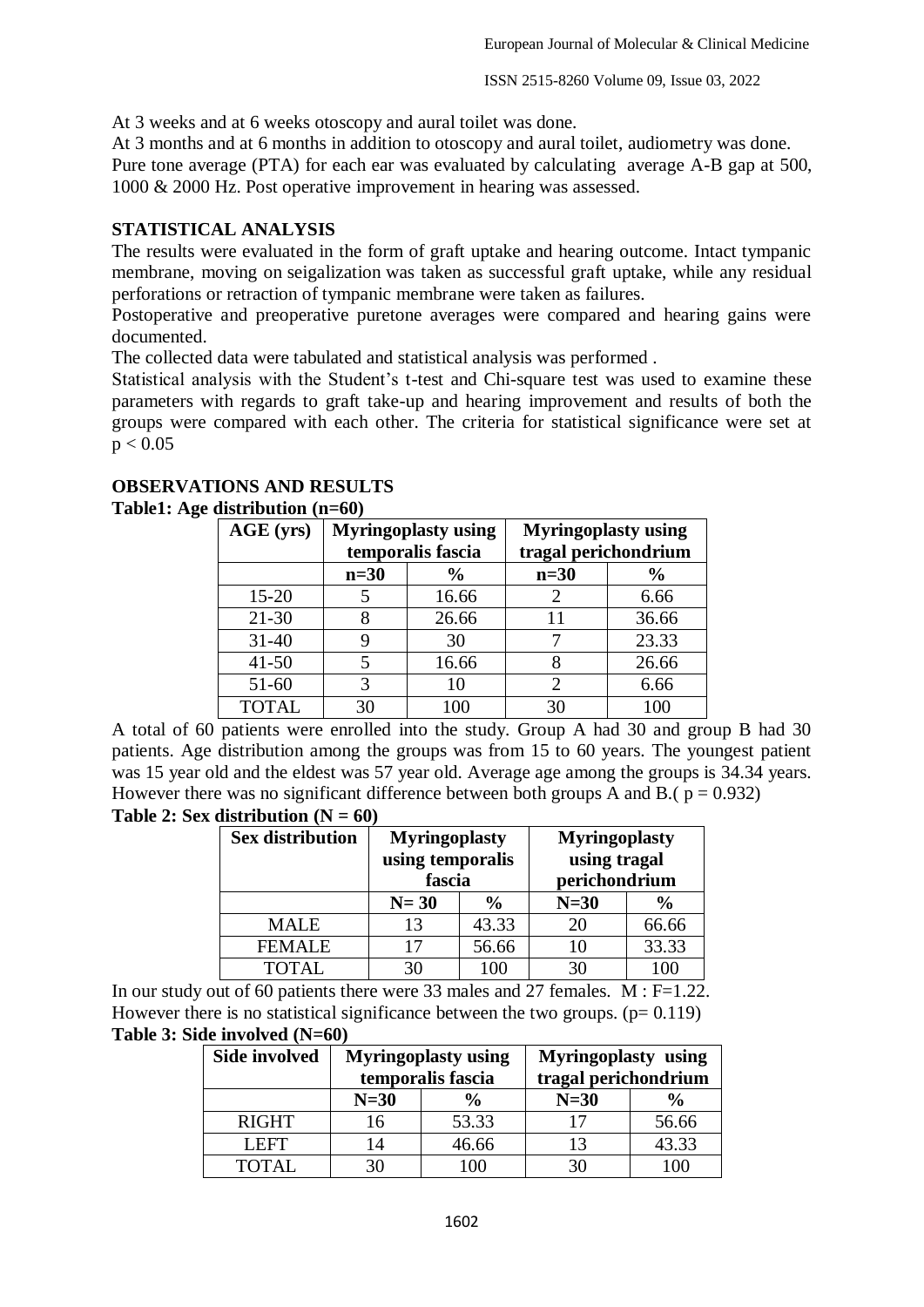Right ear was operated in 33 patients and left ear in 27 patients. However there is no statistical difference between the two groups.(p=0.98)

# **Table 4: Laterality (N=60)**

| Laterality        | <b>Myringoplasty</b><br>using temporalis<br>fascia |               | <b>Myringoplasty using</b><br>tragal<br>perichondrium |               |
|-------------------|----------------------------------------------------|---------------|-------------------------------------------------------|---------------|
|                   | $N=30$                                             | $\frac{6}{9}$ | $N=30$                                                | $\frac{0}{0}$ |
| <b>UNILATERAL</b> | 24                                                 | 80            | 22                                                    | 73.33         |
| <b>BILATERAL</b>  |                                                    | 20            |                                                       | 26.66         |
| TOTAL             |                                                    |               |                                                       |               |

Present study includes 46 unilateral and 14 bilateral cases. The chosen side of operation among the bilateral ear cases was the worse ear. However there is no statistical difference between the two groups. $(p=0.76)$ 

# **Table 5: Pre operative air bone GAP**

| Pre op air<br>bone gap | <b>Myringoplasty using</b><br>temporalis fascia |               |        | <b>Myringoplasty using</b><br>tragal perichondrium |
|------------------------|-------------------------------------------------|---------------|--------|----------------------------------------------------|
|                        | $N=30$                                          | $\frac{6}{9}$ | $N=30$ | $\frac{6}{6}$                                      |
| $0 - 10$               |                                                 |               |        |                                                    |
| $11 - 20$              |                                                 | 36.66         |        | 23.33                                              |
| $21 - 30$              | 14                                              | 46.66         | 20     | 66.66                                              |
| $31 - 40$              |                                                 | 16.66         |        |                                                    |
| Total                  | 30                                              | 100           |        |                                                    |

Majority of patients showed mild hearing loss. Both the groups are statistically comparable.(p=0.878).

# **Table 6: Postoperative air bone GAP at 3 months**

| Post operative | <b>Myringoplasty using</b> |               | <b>Myringoplasty using</b> |                      |
|----------------|----------------------------|---------------|----------------------------|----------------------|
| air bone gap   | temporalis fascia          |               |                            | tragal perichondrium |
|                | $N=30$                     | $\frac{0}{0}$ | $N=30$                     | $\%$                 |
| $0 - 10$       |                            | 30            |                            |                      |
| $11 - 20$      | 12                         |               |                            | 36.66                |
| $21 - 30$      |                            | 30            | 12                         |                      |
| $31 - 40$      |                            |               |                            | 3.33                 |
| Total          | 30                         | 100           | 30                         | 100                  |

There is no statistically significant difference seen between both the groups  $(p=0.118)$ .

# **Table 7: Post operative air bone GAP at 6 months**

| Post operative<br>air bone gap | <b>Myringoplasty using</b><br>temporalis fascia |               |        | <b>Myringoplasty using</b><br>tragal perichondrium |
|--------------------------------|-------------------------------------------------|---------------|--------|----------------------------------------------------|
|                                | $N=30$                                          | $\frac{6}{9}$ | $N=30$ | $\frac{6}{9}$                                      |
| $0 - 10$                       | 12                                              | 40            |        | 26.66                                              |
| $11 - 20$                      | 13                                              | 43.33         | 16     | 53.33                                              |
| $21 - 30$                      |                                                 | 16.66         |        |                                                    |
| $31 - 40$                      |                                                 |               |        |                                                    |
| Total                          |                                                 |               |        |                                                    |

Both groups are not statistically significant.(p=0.349)

# **Table 8: Status of graft**

| Graft       | <b>Myringoplasty using</b><br>temporalis fascia |               | <b>Myringoplasty using</b><br>tragal perichondrium |               |
|-------------|-------------------------------------------------|---------------|----------------------------------------------------|---------------|
|             | $N=30$                                          | $\frac{6}{9}$ | $N=30$                                             | $\frac{6}{9}$ |
| Graft taken |                                                 | 83.33         | 26                                                 | 86.66         |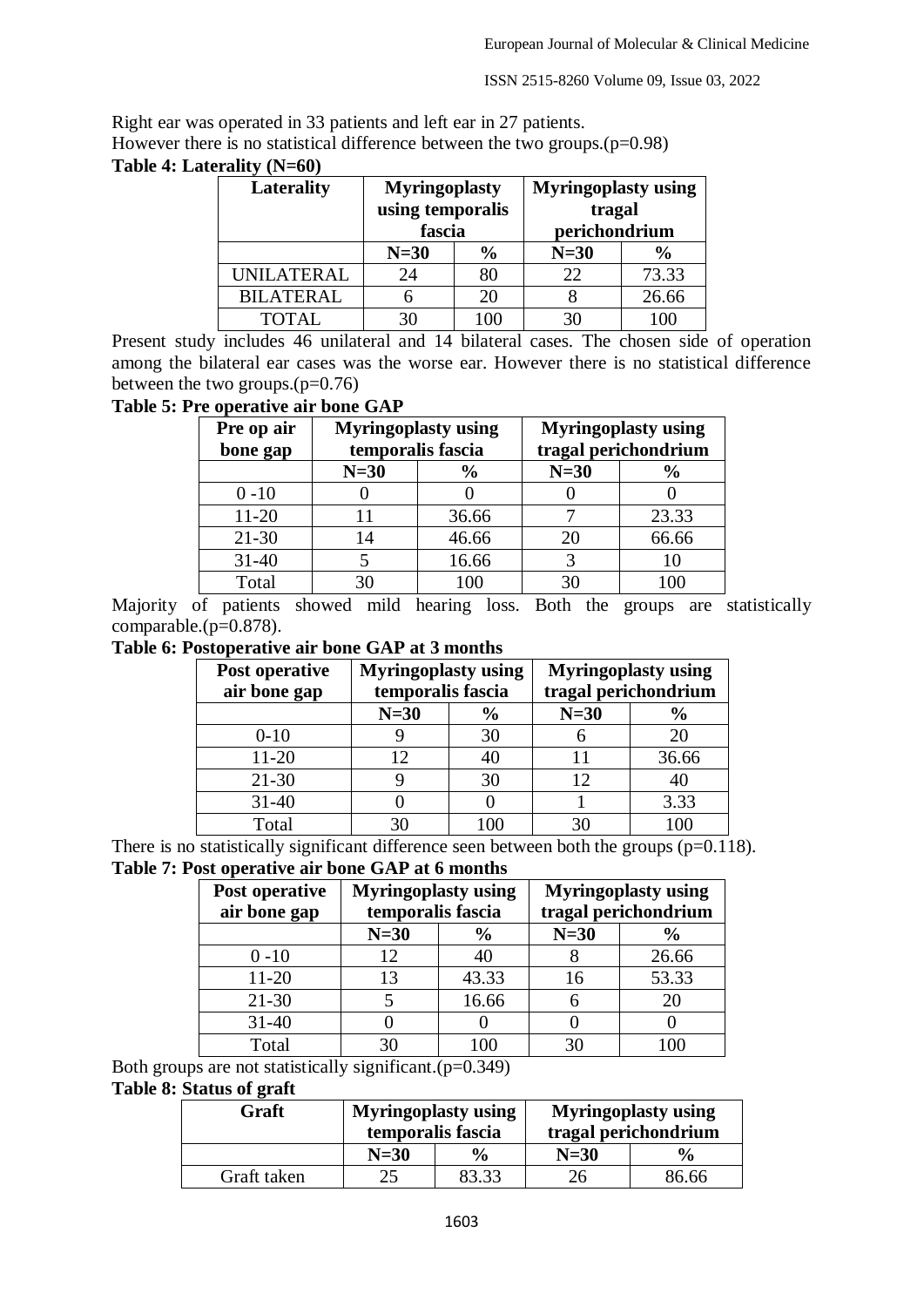| Graft failure        |    | 16.66 |           | $\Omega$<br>19.JJ |
|----------------------|----|-------|-----------|-------------------|
| $\tau_{\text{otal}}$ | υc | 100   | ┑.<br>J U | 100               |

25 (83.3%) out of 30 ears operated using temporalis fascia graft healed completely at the end of 3 months. 26 ( 86.66%) out of 30 ears operated using tragal perichondrium were graft healed completely at the end of 3 months.

No statistical association was found in graft uptake with respect to type of graft.  $X^2 = 0.647$ ,  $(p= 0.4212)$ 

#### **Table 9: Audiological assessment**

| <b>Audiological assessment</b> | <b>Myringoplasty using</b> | <b>Myringoplasty using</b> | P value |
|--------------------------------|----------------------------|----------------------------|---------|
| by mean air bone gap           | temporalis fascia          | tragal perichondrium       |         |
| PRE OPERATIVE                  | 23.54 dB $\pm$ 5.58        | 23.75 dB±4.75              | 0.878   |
| <b>POST OPERATIVE -3</b>       | 15.46 dB $\pm$ 6.52        | 18.11 dB±6.39              | 0.118   |
| <b>MONTHS</b>                  |                            |                            |         |
| <b>POST OPERATIVE -6</b>       | 13.73 $dB \pm 6.74$        | 15.31 dB $\pm$ 6.20        | 0.349   |
| <b>MONTHS</b>                  |                            |                            |         |
| <b>IMPROVEMENT IN</b>          | 9.81 dB $\pm$ 5.10         | 8.42 dB $\pm 4.10$         | 0.252   |
| <b>HEARING AT 6</b>            |                            |                            |         |
| <b>MONTHS POST OP</b>          |                            |                            |         |

Mean improvement in hearing using temporalis fascia was 9.81±5.10 dB.

Mean improvement in hearing using tragal perichondrium was  $8.42 \pm 4.10$ dB.

There was no statistical difference between the groups in the hearing improvement.  $(p=$ 0.252).

# **FACTORS AFFECTING GRAFT UPTAKE**

#### **Table 10: Graft uptake with respect to age**

| Age group | No of patients | <b>Percentage</b> |
|-----------|----------------|-------------------|
| $15 - 20$ |                | 85.71%            |
| $21 - 30$ | 16/19          | 84.21%            |
| $31 - 40$ | 13/16          | 81.25%            |
| $41 - 50$ | 12/13          | 92.30%            |
| $51 - 60$ | 4/5            | 80%               |

There was no statistically significant difference seen in graft uptake among different age groups.

#### **Table 11: Graft uptake with respect to sex**

| Sex            | No of patients | <b>Percentage</b> |
|----------------|----------------|-------------------|
| MALES          | 29/33          | 87.87%            |
| <b>FEMALES</b> | 23/27          | 85.18%            |

The above table shows that graft uptake was 87.87% (29 out of 33) in males and 85.18 % (23 out of 27) in females. It is not statistically significant.(p=0.91).

### **Table 12: Period of dry ear before surgery**

| Period of dry ear         | No of patients   No of failures |  |
|---------------------------|---------------------------------|--|
| <b>LESS THAN 6 WEEKS</b>  |                                 |  |
| 6 - 8 WEEKS               |                                 |  |
| 8 - 10 WEEKS              |                                 |  |
| <b>MORE THAN 10 WEEKS</b> |                                 |  |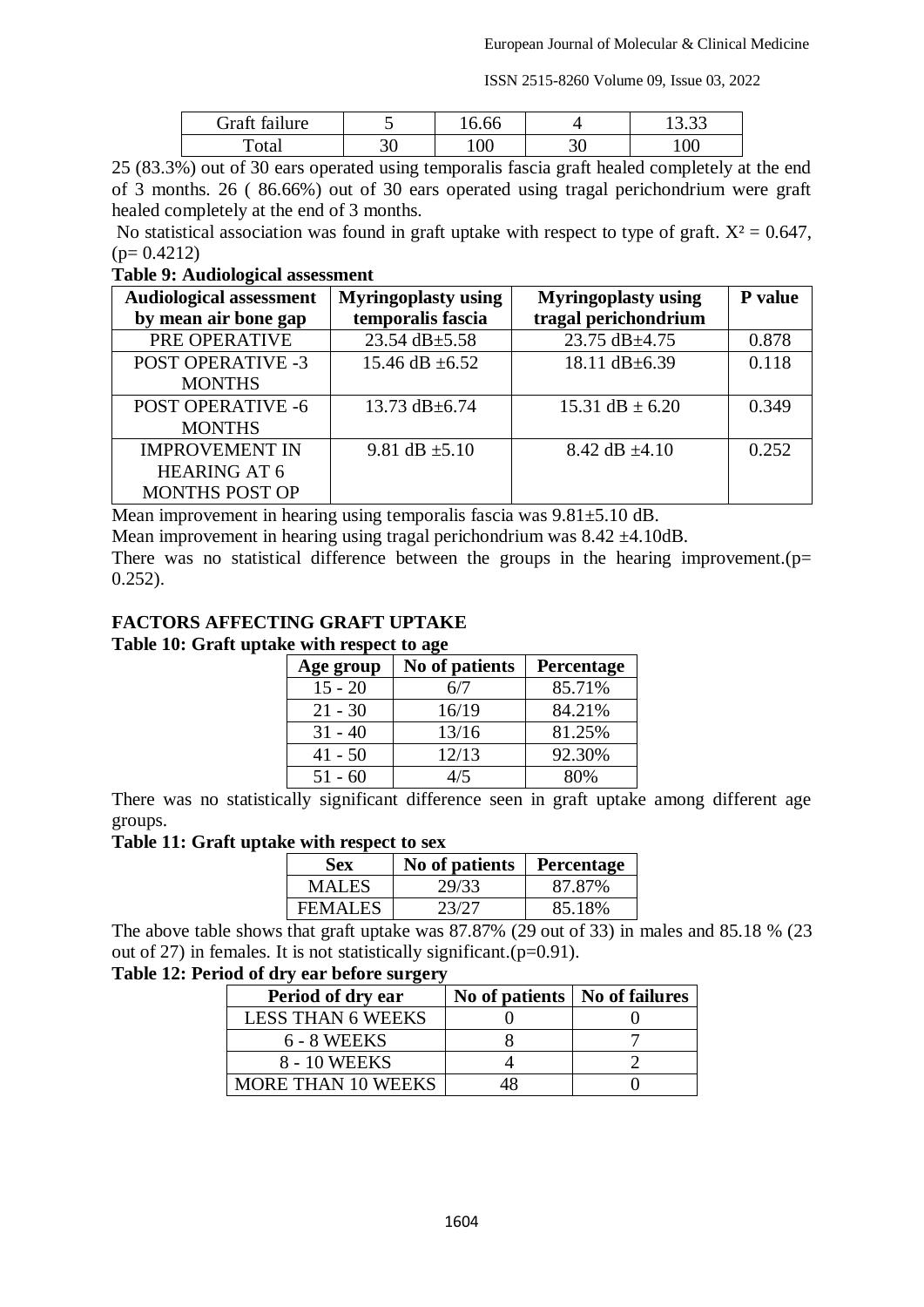Out of the nine failures, 7 of them had dry ears for 8 weeks and 2 had dry ears for 10 weeks. Among the 51 cases with successful graft uptake only 3 had dry ears for less than 10 weeks. Out of 12 cases with duration of dry ear < 10 weeks 9 failures( 75%) were present and 3 had shown graft uptake( 25%) .

#### **DISCUSSION**

This is the prospective study of 60 Myringoplasties done on patients between the age of 15 to 60 years, who were admitted in the Department Of E.N.T. This entire study group of patients suffered from Chronic Suppurative Ottits Media. Patients in this study were from all socioeconomic groups, including patients referred from other practitioners also.

Conservative measures were first tried in all cases, particularly for small to moderately sized perforations. These included systemic antibiotics, trichloro-acetic acid cautery, repeated aural toilet in ears with active infections. Cases with bilateral ear diseases with suspected central septic focus were operated with tonsillectomy, adenoidectomy, septoplasty, etc. as needed. 30 patients were subjected to myringoplasty with temporalis fascia remaining 30 with tragal perichondrium. Follow up of postoperative cases was for 6 months.The present aim of our study was to restore hearing by myringoplasty comparing the effectiveness of graft material temporalis fascia and tragal perichondrium.

### **AGE DISTRIBUTION**

The possible predisposition of age towards disease was assessed and it was found that most of the cases, that is, 19 patients ( 31.66%) were in the age group of 21 - 30 years and least, that is, 5 patients (8.33%) were in the age group of 51 - 60 years. The mean age of all cases was 34.34 years.

|                                                    | Mean age at presentation |
|----------------------------------------------------|--------------------------|
| Patil et al $^{(1)}$ 2014 (n=120)                  | 29.8 yrs                 |
| Singh B J et al <sup>(2)</sup> 2009 ( $n= 220$ )   | 28.9 yrs                 |
| Zhang et al $2011^{(3)}$ (n=117)                   | $25.6$ yrs               |
| Maheswari A et al $201\overline{5}^{(4)}$ (n= 130) | $26.4$ yrs               |
| Bhoopendra S et al $20\overline{15^{(5)}(n=40)}$   | 28.2 yrs                 |
| Present study $(n=60)$                             | 34.34yrs                 |

#### **Table 13: Age distribution**

Mean age at presentation is in accordance with the above studies. The possible predisposition of age towards disease was assessed and it was found that most of the cases were in the age group of 21 - 30years.The mean age of all the cases together was 34.34 years.

Similar findings were noted in the study of Singh B J et al in which the mean age was 28.9 years (range: 13-48 years), in the study of Patil et al in which mean age was 29.8 years (range: 12-60 years), in the study of Zhang et al in which mean age was 25.6 years( range : 12-51 years), in the study ofMaheswari A et al in which mean age was 28.4 years ( range : 10 - 60 years) and in the study of Bhoopendra S et al in which the mean age was 28.2 years( range : 10 - 60 years).

#### **SEX DISTRIBUTION**

In our study out of 60 patients there were 33 males and 27 females. $M : F=1.22$ .

Group A out of 30 patients there were 13 males and 17 females. In group B out of 30 patients there were 20 males and 10 females.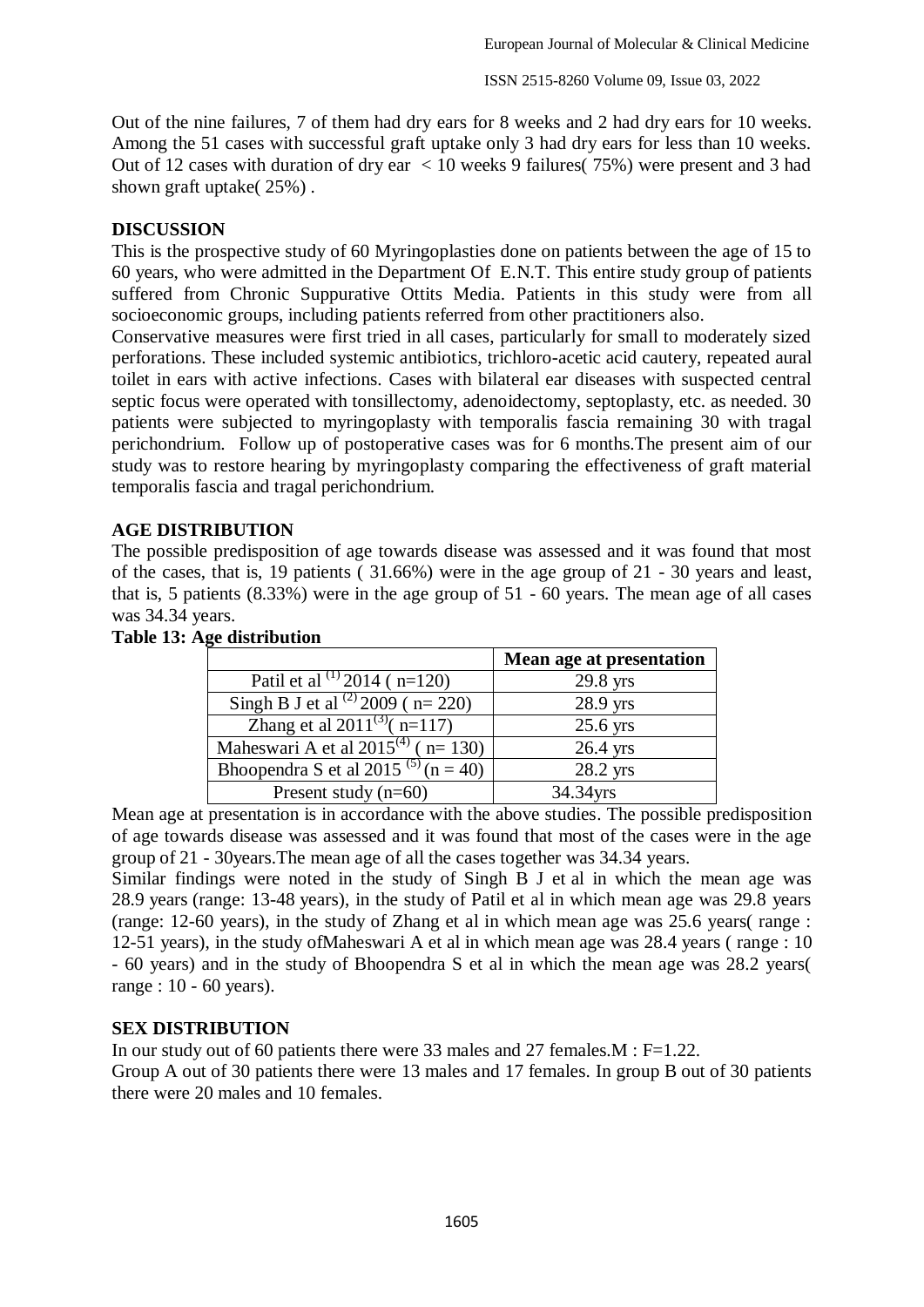### **Table 14: Sex distribution**

|                                              | <b>Males</b> | <b>Females</b> |
|----------------------------------------------|--------------|----------------|
| Patil et al $(1)$ 2009 (n=120)               | 56.66%       | 43.33%         |
| Zhang et al <sup>(3)</sup> 2011 ( $n=117$ )  | 55.55%       | 44.44%         |
| Maheswari $A^{(4)}$ et al 2015 (n=130)       | 58.46%       | 41.54%         |
| Dabholkar et al <sup>(6)</sup> 2007 $(n=50)$ | 66%          | 34%            |
| Present study ( $n = 60$ )                   | 55%          | 45%            |

Out of 60 patients, 33 were males(55%) and 27 were females(45%). The bias probably may be attributed to the fact that most of female patients refused for surgery with tragal perichondrium, fearing disfigurement of pinna.

Similar findings were noted in the study of Patil et al in which 56.66% were males and 43.33% were females. Out of 120 patients 68 were males and 52 were females. Zhang et al in which 55.55% were males and 44.44% were females. Out of 117 patients 65 were males and 52 were females. Maheswari A et al in which 58.46% were males and 41.54 % were females. Out of 130 cases there were 76 males and 54 females.

In the study of Dabholkar et al 66% were males and 34% were females. Out of 50 patients 33 were males and 17 were females. This study showed difference in the ratio between males and females. The reason could be females refusing to give consent for tragal perichondrium.

# **LATERALITY**

A total of 60 patients were studied among which bilateral disease was seen in 14 patients. Out of 30 patients operated with temporalis fascia 6 patients had bilateral disease and out of 30 patients operated with tragal perichondrium 8 patients had bilateral disease. Pathology in the nose and paraansal sinuses was ruled out in these patients.

### **TABLE 15: Laterality**

|                                               | <b>Bilateral disease</b> |
|-----------------------------------------------|--------------------------|
| Robert et al <sup><math>(7)</math></sup> 1984 | 25 %                     |
| John et al <sup>(8)</sup> 1989                | 30%                      |
| Present study $(n=60)$                        | 23.33%                   |

Frequency of Bilateral disease is comparable with other studies. In our study of 60 cases, 46 cases(46.66%) had unilateral disease and 14 cases(23.33%) had bilateral disease.It co relates well with quoted literature.

# **GRAFT UPTAKE**

A successful graft take up is taken as an intact tympanic membrane which moves on siegelization. Successful graft uptake is seen in 24 patients in group A (83.33%) and in 25 patients in group B ( 86.66%).Statistical analysis was done using Chi square test.

The results of standard underlay methods obtained by various authors are compared and shown below.The results obtained from all these studies are more or less comparable with our study.

|                                                  | <b>Temporalis fascia</b> | <b>Tragal perichondrium</b> |
|--------------------------------------------------|--------------------------|-----------------------------|
| Patil et al <sup>(1)</sup> 2009 (n = 120)        | 86.67 %                  | 87.5 %                      |
| Quraishi et al <sup>(9)</sup> 1995 (n=32)        | 84 %                     | 94 %                        |
| Allackany & Sarkis et al $^{(10)}$ 2005 (n= 305) | 80 %                     | 92 %                        |
| Shetty AK et al <sup>(11)</sup> 2013 (n=50)      | 92%                      | 96%                         |
| Zhang et al <sup>(3)</sup> 2011( $n = 117$ )     | 78.57%                   | 71.42%                      |
| Singh B $J^{(2)}$ et al 2009(n=220)              | 95%                      | 90%                         |
| Dabholkar et al <sup>(6)</sup> 2007 (n=50)       | 84%                      | 80%                         |

# **Table 16: Graft uptake**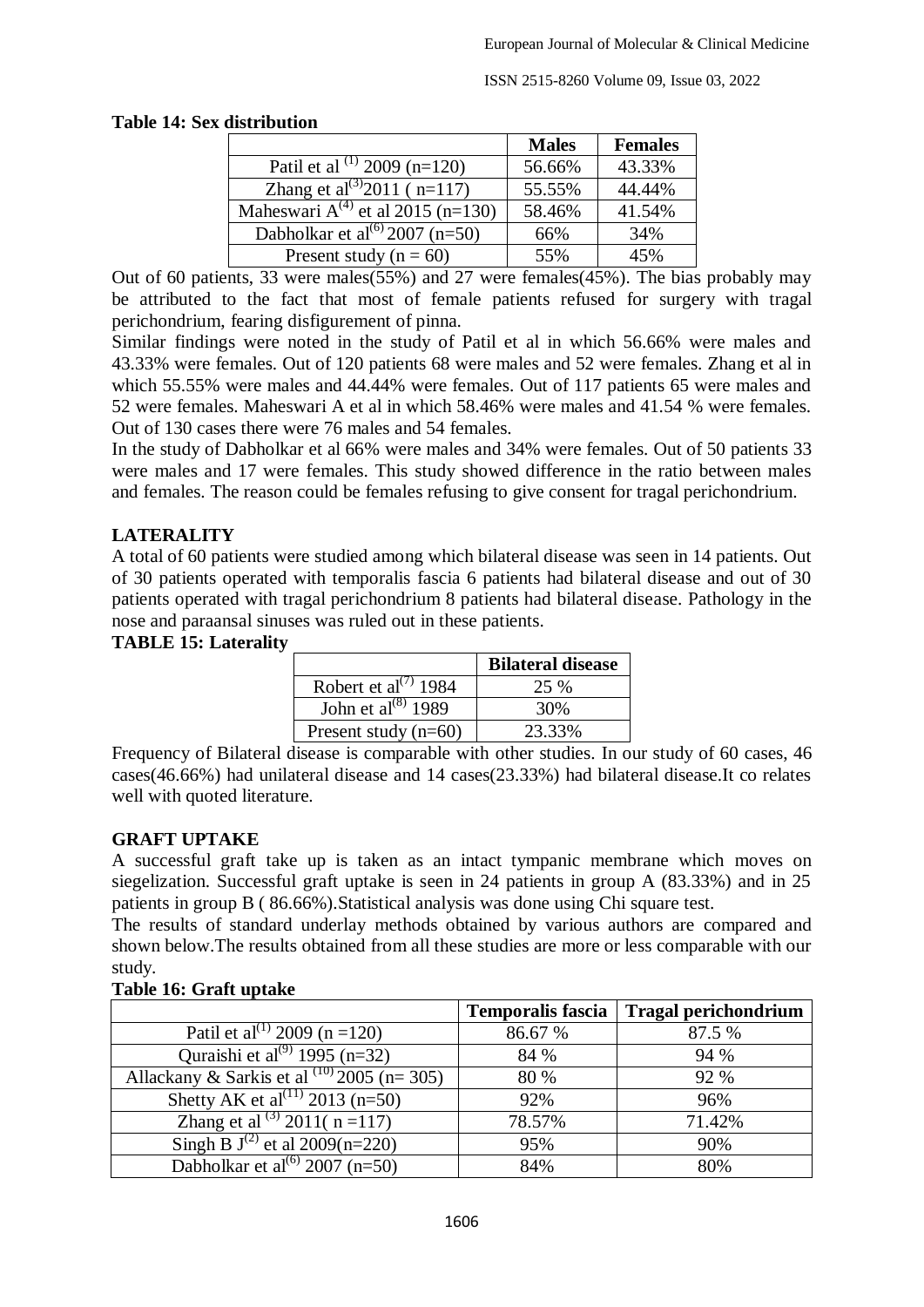| Kumar R et al $^{(12)}2014$ (n=40) | 80%       | '5% |
|------------------------------------|-----------|-----|
| Present study $(n=60)$             | 02.22<br> |     |

The present study is in accordance with the following studies . When success rate of the tympanic membrane closure with different graft materials was compared, successful graft take-up rate of 83.33% was achieved for temporalis fascia and 86.66% for tragal perichondrium with overall successful graft take-up rate of 85%. These results are comparable with studies of Patil et al where graft uptake for temporalis fascia was 86.67% and for tragal perichondrium was 87.50%. Dabholkar et al where graft uptake for temporalis fascia was 84% and for tragal perichondrium was 80%. Singh B J et al where graft uptake for temporalis fascia was 95% and for tragal perichondrium was 90%. Shetty A K et al where graft uptake for temporalis fascia was 92% and for tragal perichondrium was 96%. Zhang et al where graft uptake for temporalis fascia was 78.57% and for tragal perichondrium 71.42% Difference in graft take up rates is seen in the study of Quraishi et al where graft uptake for temporalis fascia was 84% and tragal perichondrium was 94%. Allackney & Sarkis et al where graft uptake for temporalis fascia was 80% and for tragal perichondrium was 92%. Kumar et al where graft uptake for temporalis fascia was 80% and for tragal perichondrium was 75%

In the studies of Singh et al, Zhang et al and Dabholkar et al showed better graft uptake for temporalis fascia but it was not statistically significant.

**Post operative photographs of myringoplasty with**

**Temporalis fascia graft**



**Post operative photographs of myringoplasty with Tragal perichondrium graft**

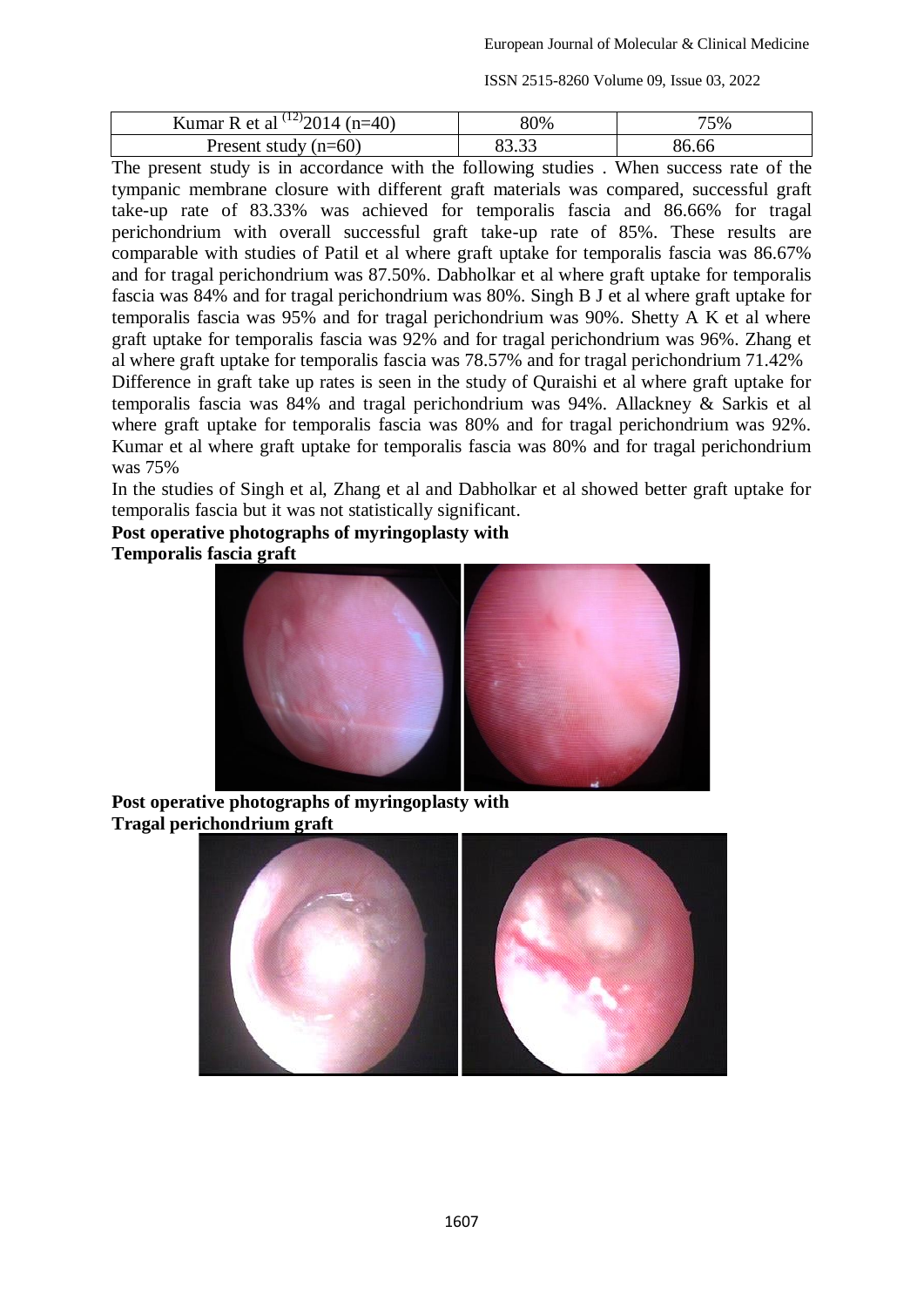| or anicumg gram uplanc                      |                   |
|---------------------------------------------|-------------------|
| Age at presentation                         | % of graft uptake |
| Patil et al $\binom{11}{2009}$ ( n= 120)    | 89.65%            |
| Kumar R et al <sup>(12)</sup> 2014 (n=40)   | 87.5%             |
| Singh B J et al <sup>(2)</sup> 2009 (n=220) | 95%               |
| Present study $(n=60)$                      | 90.90%            |

#### **Table 17: Age factor affecting graft uptake**

It was observed that maximum graft uptake (90.90%) was seen in the age group of 21- 30 yrs in our study. Similar results were found in the study of Patil et al where graft uptake in the age group of 21 - 30 years was 89.65%, Kumar et al where graft uptake in the age group of 21 - 30 years was 87.5% and Singh et al where graft uptake in the age group of 21 - 30 years was 95%.

The probable cause for this is that younger people have got a better vitality and good healing properties .However statistically there was no differance between the age groups.

Similar opinion was expressed by Blanshard JD (1990) who opined that age at operation, size of perforation and prior adenoidectomy had no significant influence on the success rate or audiological outcomes

# **DURATION OF PERIOD OF DRYNESS**

The causes for failures were analysed and the analysis revealed that duration of ears being dry for less than 10 weeks was seen in 75 % of failures. Other factors like size of perforation, age, presence of central pathology did not reveal any differance between the groups. Among the successful grafted patients, i.e. 51 patients , 3 patients had duration of dry ear < 10 weeks. This shows probably duration of dry ear of  $> 10$  weeks favours successful graft uptake. However a larger study is required to prove this.

#### **HEARING IMPROVEMENT**

Measurement of A -B gap closure was taken as a guide to study the hearing improvement. Analysis of hearing improvement was done for cases with successful graft uptake

|                                             | <b>Temporalis fascia</b> | Tragalperichondrium |
|---------------------------------------------|--------------------------|---------------------|
| Patil et al $^{(1)}2009$ (n=120)            | 9.36 dB                  | 10.92 dB            |
| Singh B J et al <sup>(2)</sup> 2009 (n=100) | 9.3 dB                   | 8.5 dB              |
| Kumar et al <sup>(12)</sup> 2013 (n=40)     | 9.5 dB                   | 9 dB                |
| Shetty A $K^{(1)}$ et al 2013 (n=50)        | 15 dB                    | 16.5 dB             |
| Zhang et al <sup>(3)</sup> 2011 (n=117)     | $10.5$ dB                | 12.5 dB             |
| Present study $(n=60)$                      | 9.81 dB                  | 8.42 dB             |

#### **Table 18: Hearing improvement**

The present study is comparable with the above studies showing hearing improvement for temporalis fascia better than tragal perichondrium but statistically not significant

 In our study mean gain in AB gap was not significantly different between the both graft materials used.

# **HEARING IMPROVEMENT IN GROUP A**

- In group A i.e. patients operated with temporalis fascia:
- Out of 5 pts with A- B gap between  $31 40$  dB before surgery,
- Follow up after 3 months
- A- B gap of  $0 10$  dB  $-0$  patient
- A -B gap of  $11 20$  dB  $-2$  patient
- A -B gap of  $21 30$  dB  $-3$  patient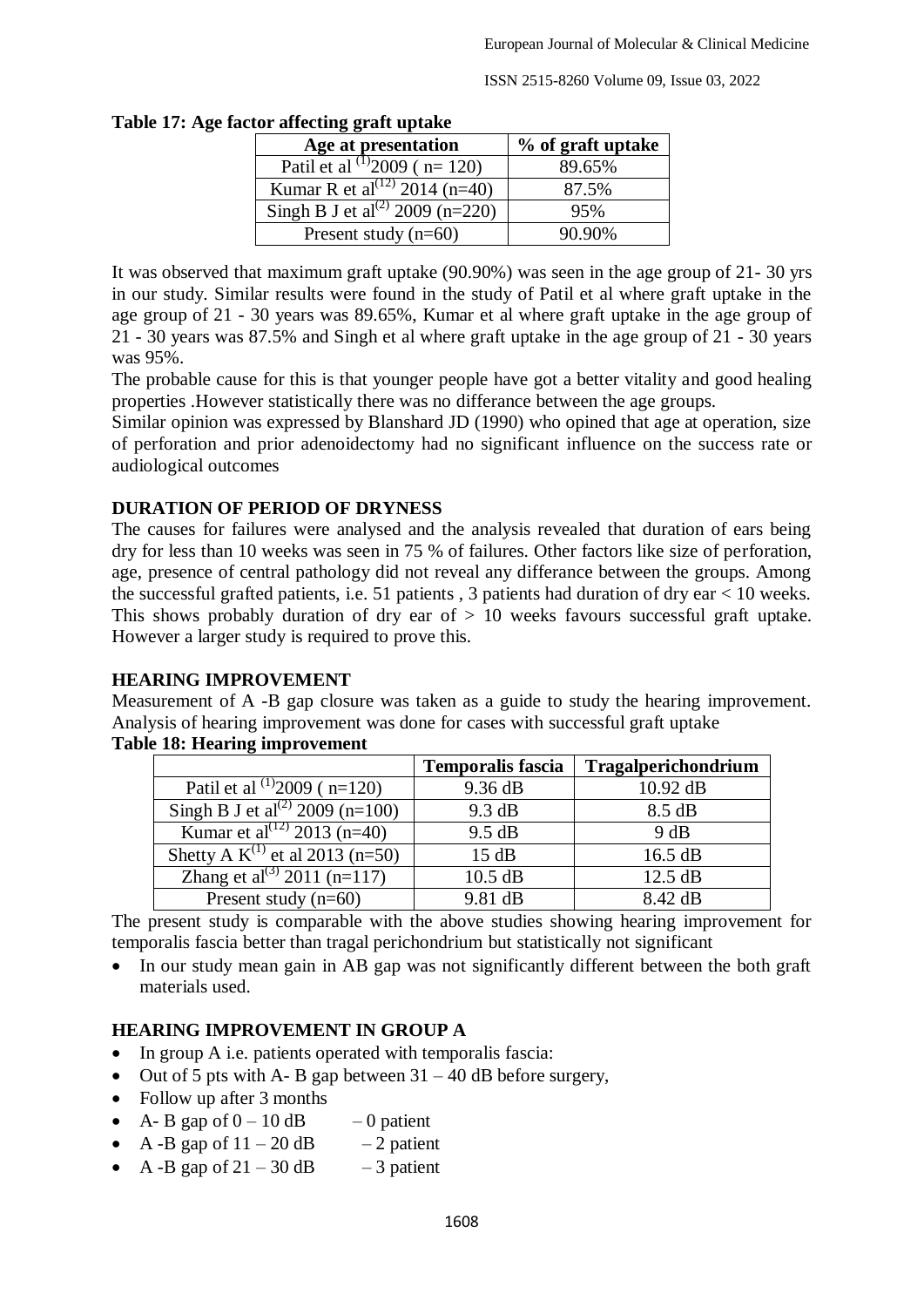- Follow up after 6 months
- A- B gap of  $0 10$  dB  $-0$  patient
- A -B gap of  $11 20$  dB  $-2$  patient
- A -B gap of  $21 30$  dB  $-3$  patients
- Out of 14 pts with A-B gap between  $21 30$  dB before surgery,
- Follow up after 3 months
- A -B gap of  $0 10$  dB  $-1$  patient
- A -B gap of  $11 20$  dB  $-8$  patient
- A -B gap of  $21 30$  dB  $-5$  patient
- Follow up after 6 months
- A- B gap of  $0 10$  dB  $-3$  patient
- A -B gap of  $11 20$  dB  $-9$  patient
- A -B gap of  $21 30$  dB  $-2$  patient
- Out of 11 pts with A -B gap between 11-20db before surgery,
- Follow up after 3 months
- A- B gap of  $0 10$  dB  $-8$  patient
- A- B gap of  $11 20$  dB  $-3$  patient
- A -B gap of  $21 30$  dB  $-0$  patient
- Follow up after 6 months
- A -B gap of  $0 10$  dB  $-9$  patient
- A -B gap of  $11 20$  dB  $-2$  patient
- A -B gap of  $21 30$  dB  $-0$  patient

#### **HEARING IMPROVEMENT IN GROUP B**

- In group B i.e. pts operated with tragal perichondrium:
- Out of 3 pts with A -B gap between 31 40dB before surgery,
- Follow up after 3 months
- A -B gap of  $0 10$  dB  $-0$  patient
- A -B gap of  $11 20$  dB  $-0$  patient
- A- B gap of  $21 30$  dB  $-2$  patient
- A -B gap of  $31 40$  dB  $-1$  patient
- Follow up after 6 months
- A -B gap of  $0 10$  dB  $-0$  patient
- A -B gap of  $11 20$  dB  $-0$  patient
- A -B gap of  $21 30$  dB  $-3$  patient
- Out of 20 pts with A- B gap between 21 30dB before surgery,
- Follow up after 3 months
- A -B gap of  $0 10$  dB  $-10$  patient
- A -B gap of  $11 20$  dB  $-0$  patient
- A -B gap of  $21 30$  dB  $-10$  patient
- Follow up after 6 months
- A -B gap of  $0 10$  dB  $-2$  patient
- A -B gap of  $11 20$  dB  $-13$  patient
- A -B gap of  $21 30$  dB  $-5$  patient
- Out of 7 pts with A- B gap between 11 20dB before surgery,
- Follow up after 3 months
- A -B gap of  $0 10$  dB  $-6$  patient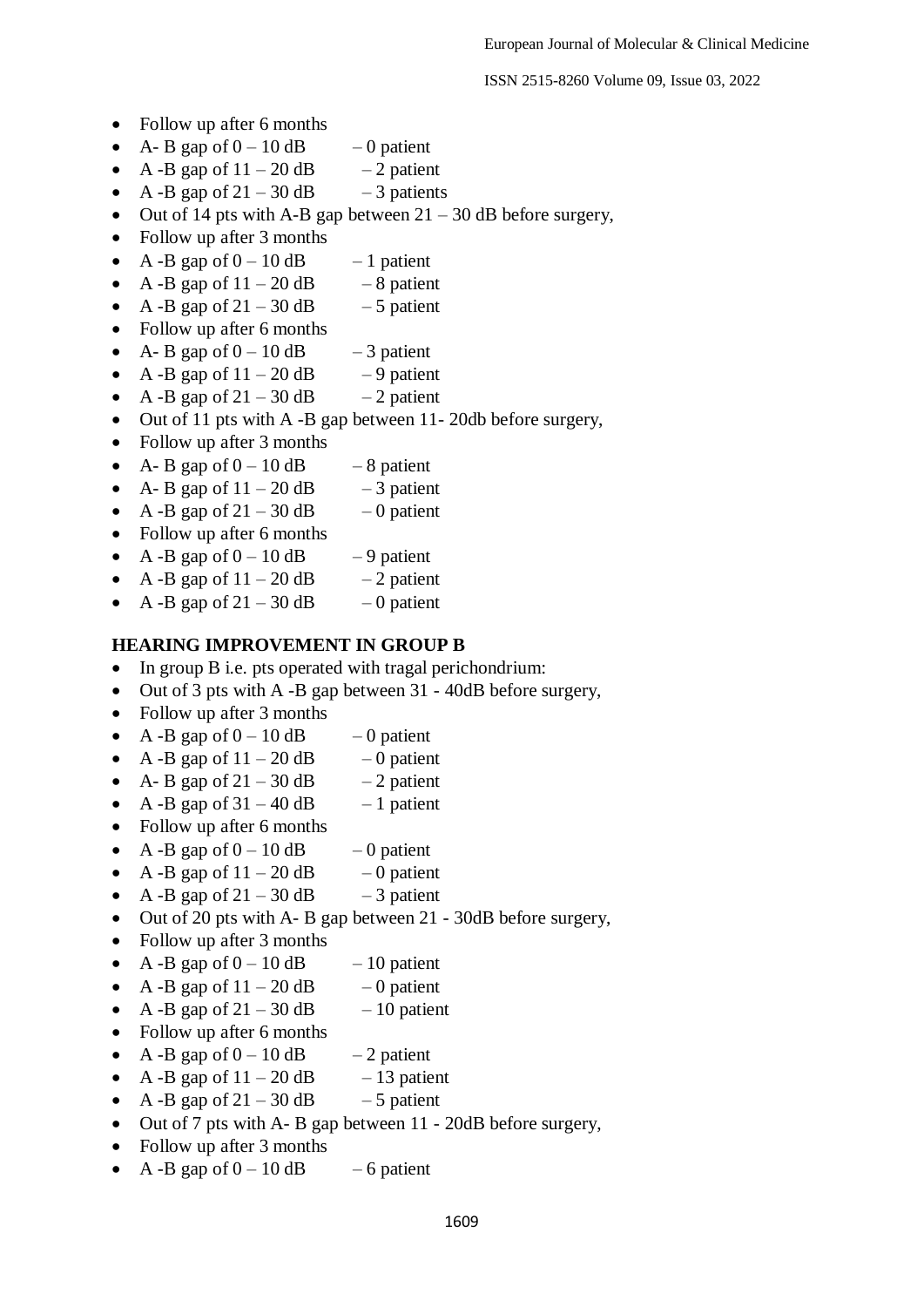- A -B gap of  $11 20$  dB  $-1$  patient
- A -B gap of  $21 30$  dB  $-0$  patient
- Follow up after 6 months
- A -B gap of  $0 10$  dB  $-7$  patient
- A -B gap of  $11 20$  dB  $-0$  patient
- A -B gap of  $21 30$  dB  $-0$  patient

### **CONCLUSION**

Myringoplasty is the most effective method for control of the tubotympanic type of CSOM disease. Both temporalis fascia and tragal perichondrium are excellent graft materials for closure of perforation of tympanic membrane and hearing improvement. Both tragal perichondrium and temporalis fascia provide viable autograft material. Both materials are mesodermal in origin which excludes the risk of iatrogenic cholesteatoma. There is no statistical difference in the graft uptake rates between the groups. There is no statistical difference in the hearing improvement between the groups. This study also revealed that shorter period of dry ears( $< 10$  weeks) the chance of graft failure (75%) was more. It is concluded that the minimum period of dry ears for successful graft uptake is more than 12 weeks. However this fact needs to be confirmed by a larger study.

### **ACKNOWLEDGMENT**

The author is thankful to Department of ENT for providing all the facilities to carry out this work.

### **CONFLICT OF INTEREST**

None

**FUNDING SUPPORT** Nil

#### **REFERENCES**

- 1. Patil K, Baisakhiya N,Deshmukh PT. Evaluation of different graft material in type 1 tympanoplasty.Indian J Otol 2014;20:106-14.
- 2. B.J Singh, A. Sengupta:A comparative study of different graft materials used in myringoplasty. Ind.Otolaryngol Head Neck Surg. 2009;131-134.
- 3. Zhi Gang Zhang (2011)Three Autologous Substitutes of Myringoplasty: A Comparative Study.Otology and Neurology.2011,32:1234-1238
- 4. Maheshwari A, Panigrahi R, Mahagen S .Comparison of Temporalis Fascia with Tragal Cartilage-Perichondrium (Composite Graft) as a Grafting Material in Type I Tympanoplasty: A Prospective Randomized Study.Int J Sci Stud 2015;3(1):29-34.
- 5. Singh B, Bala N Study of various grafts in closure of tympanic membrane perforation. Sch. J. App. Med. Sci., 2015; 3(3G):1509-1515
- 6. Dabholkar JP, Vora K, Sikdar A. Comparitive study of underlay tympanoplasty with temporalis fascia and tragal perichondrium. Indian J Otolaryngol Head Neck Surg.2007;59:116-119
- 7. Jackler RK, Schindler RA. Role of mastoid in tympanic membrane reconstruction. Laryngoscope 1984; 94: 495-500.
- 8. Booth JB. Myringoplasty Factors affecting results. Final report. J Laryngol Otol 1973;87:1039-84.
- 9. MS, Jones NS: Day care myringoplasty using tragal perichondrium. Clin Otolaryngol Allied Sci. 1995; 20(1): 12.